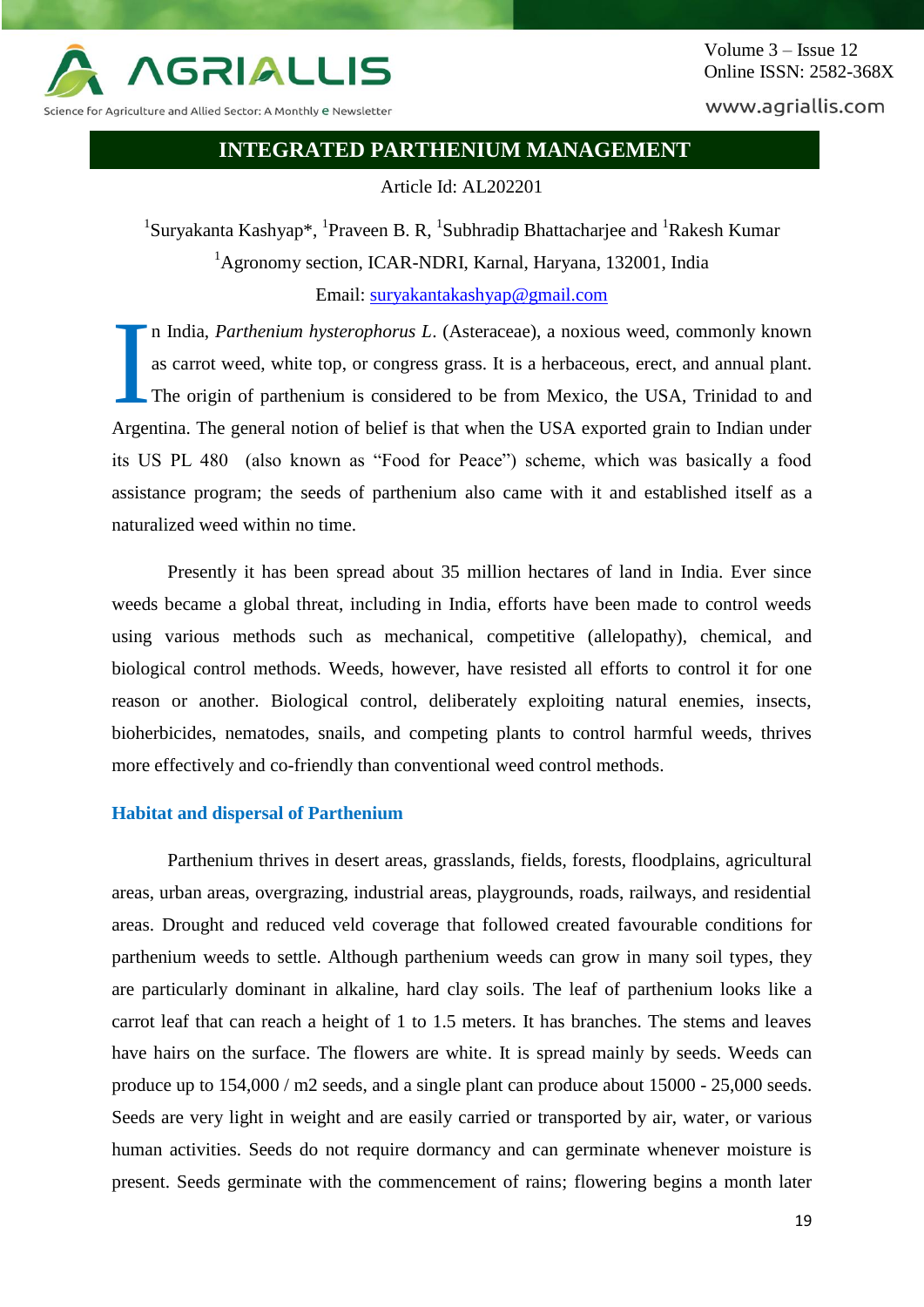

# Volume 3 – Issue 12 Online ISSN: 2582-368X

www.agriallis.com

and continues for another three months. In northwestern India, parthenium germinates mainly during the months of February-March, experiencing high post-rainfall growth in June-July and producing seed in September-October. It usually completes its life cycle between 180- 240 days. Due to the bitter cold, its growth is slow and stagnant from November to January. Parthenium has the ability to regenerate from the cut or broken parts. Its allelopathic effects associated with the absence of natural enemies such as pests and diseases are two key factors contributing to its rapid spread in India.

## **Harmful Effect**

In general, parthenium is a toxic, harmful, problematic, allergic, and aggressive weed that poses a severe threat to humans and livestock. This weed has been considered a major

source of dermatitis, asthma, nasal-dermal and nasal-bronchial infections in India and Australia. In addition to the side effects, it also causes a few other problems, such as the closure of familiar roads and reduces the value of parks, gardens, and residential areas. Furthermore, it dramatically reduces crop production without losing biodiversity.



**Fig 1:** Parthenium

### **Integrated Management of Parthenium**

Since weeds became a threat to India and other countries, efforts have been made to control weeds in multiple ways. But so far, no single method has been proven satisfactorily as each method has one or more limitations such as the possibility of temporary relief, high environmental safety costs, etc. Therefore, there is an urgent need to adopt an integrated approach to parthenium control methods together and if applicable.

### **Physical Method**

Physical control involves hand weeding, time-consuming and unpleasant workmanship, exacerbated by the health risks involved in particle weed control. Proper removal of parthenium before flowering and seed set is the most effective method. Weeding after seeding will increase the area of invasion. Burning, another method used to control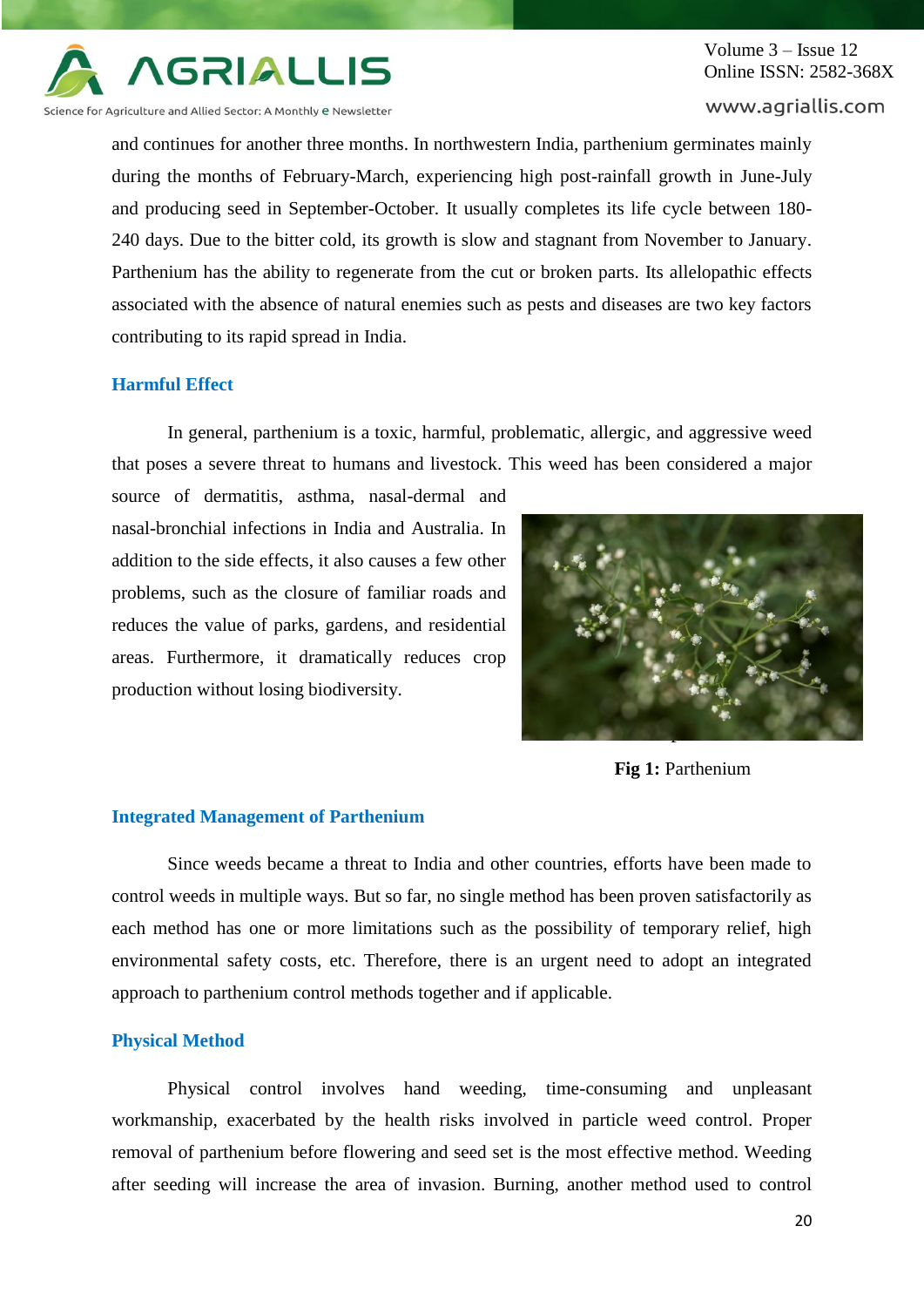

## Volume 3 – Issue 12 Online ISSN: 2582-368X

#### www.agriallis.com

weeds, is not a helpful particle control strategy. However, research shows that the burning of some targets (e.g., weed control with wood) will not cause the growth of parthenium as long as the veld is allowed to thrive before the stock is formed. This too seemed insufficient for two reasons; it requires a large amount of fuel and burns destroy all the other critical economic crops that grow in its area.

#### **Chemical control**

Chemical control is an effective way to control the parthenium in areas where its natural enemies are absent. The use of herbicides, such as chlorimuron ethyl, glyphosate, atrazine, amethyst, bromoxynil, and metsulfuron, is known to be very effective in controlling weeds. The most effective treatment for parthenium growth was glyphosate and metribuzin, with higher mortality 4 weeks after treatment (WAT) in both rosette and bolted phases than 2, 4-D, triasulfuron + terbutryn, bromoxynil + MCPA, and atrazine + s-metolachlor. Pendimethalin was a slow-acting treatment in both stages of development. Overall, the efficacy of herbicides was more promising for rosette parthenium plants than for binding plants. In no crop areas, uncultivated areas, and along railways and sidewalks, spraying `of standard salt solution (Sodium chloride) at concentrations of 15-20% has been observed. Found to be effective.

#### **Allelopathic Control**

Parthenium can be controlled by planting *Cassia sericea, C. tora, C. auriculata, Croton bonplandianum, Amaranthus spinosus, Tephrosia purpurea, Hyptissuaveolens, Sida spinosa, and Mirabilis jalapa*. In India, crop rotation using Marigold (Tagetes spp.) During the rainy season, instead of the common crop, it effectively reduces parthenium invasion in cultivated areas. Both root and shoot extracts of three allelopathic grasses, namely *Dicanthiumannulatum, Cenchrus pennisetiformis*, and *Sorghum halepense*, reduce germination and suppress plant growth at the beginning of the rare P weed. hysterophorus. Watery leafy plants of *Azadirachta indica*, *Aegle marmelos*, and *Eucalyptus tereticornis* completely inhibit the germination of parthenium seeds.

#### **Biological Control**

Biological control is a natural and effective way to reduce or minimize pests and the effects of pests by using natural enemies. Biological control of parthenium involves using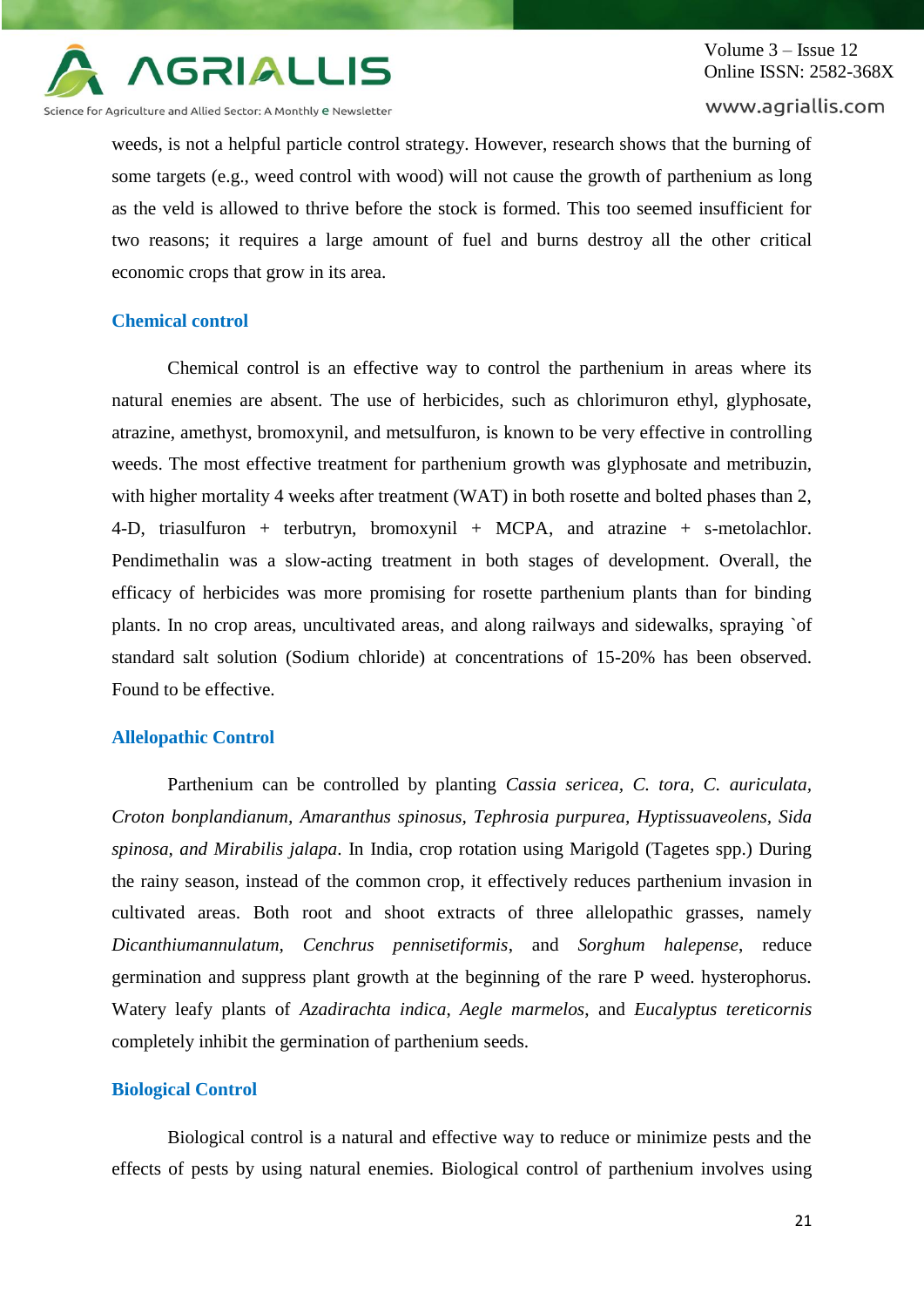

# Volume 3 – Issue 12 Online ISSN: 2582-368X

www.agriallis.com

various biocontrol agents such as microbial pathogens, insects, and botanicals. In various biocontrol control techniques, plant pathogens can be effective, safe, and beneficial to the environment. There are two basic strategies for using weed control biology: the introduction of exotic pathogens, called "old-fashioned way," and "propagation method" or "bioherbicidal," in which pathogens already exist (native or introduced) and population. They increase in size. Of the various insects, the leaf-feeding beetle (*Zygogrammabicolorata*) and the stem galling moth (*Epiblemastrenuana*), both imported from Mexico, have revealed excellent prospective to control this weed. Both adults and larvae of *Z. bicolorata* feed on leaves. The fully-grown larvae enter the soil and pupate. One adult per plant is effective in skeletonizing leaves within 4–8 weeks, but little success has been achieved as the weed has very high generative potential; moreover, the insect is not species-specific and is found to attack sunflower in India. The most promising fungus to treat parthenium is *Puccinia abrupta var. partheniicola* (Jackson) Parmelee, *Puccinia xanthii* var. *Parthenia-hysterophorae* (formerly known as *P. melampodii Diet*. and How.) (Uredinales), *Entylomacompositarum* De Bary (Ustilaginales), and *Plasmoparahalstedii* (Farlow) Berl. and *De Toni* (Peronosporales). In this case, *Puccinia abrupta var. partheniicola* and *Puccinia xanthii var. parthenii hysterophorae* originated in Mexico and has been fully explored and released in Australia; they are the most potent biocontrol fungal bacteria of this weed in Australia

## **Conclusion**

The *P.hysterophorus* grows in a wide range of areas and causes changes in surface plants and underground nutrients. As a result, it can compete with native and exotic flavor plants important for livestock. In addition, changes in vegetation and soil structure can lead to the final transformation of some trophic levels and alter the function of the ecosystem. Therefore, proper ways to manage *P. hysterophorus* are needed to avoid potential threats to biodiversity and economic losses. Biological controls using allelopathy, insects, and fungal bacteria are a practical and environmentally friendly alternative to other time-consuming, expensive, toxic, physical, and chemical methods. Nine insects and two rust species have been released in Australia to test this weed. Of these, two insects are *Z. bicolorata* and *E. stenuana* and two rusty fungi, *Puccinia abrupta* var. *partheniicola* and *Puccinia xanthii* var. *parthenii hysterophorae*, has shown strength and is used to control this weed. However, weeds have not been fully explored and are still causing trouble in Australia and India, and